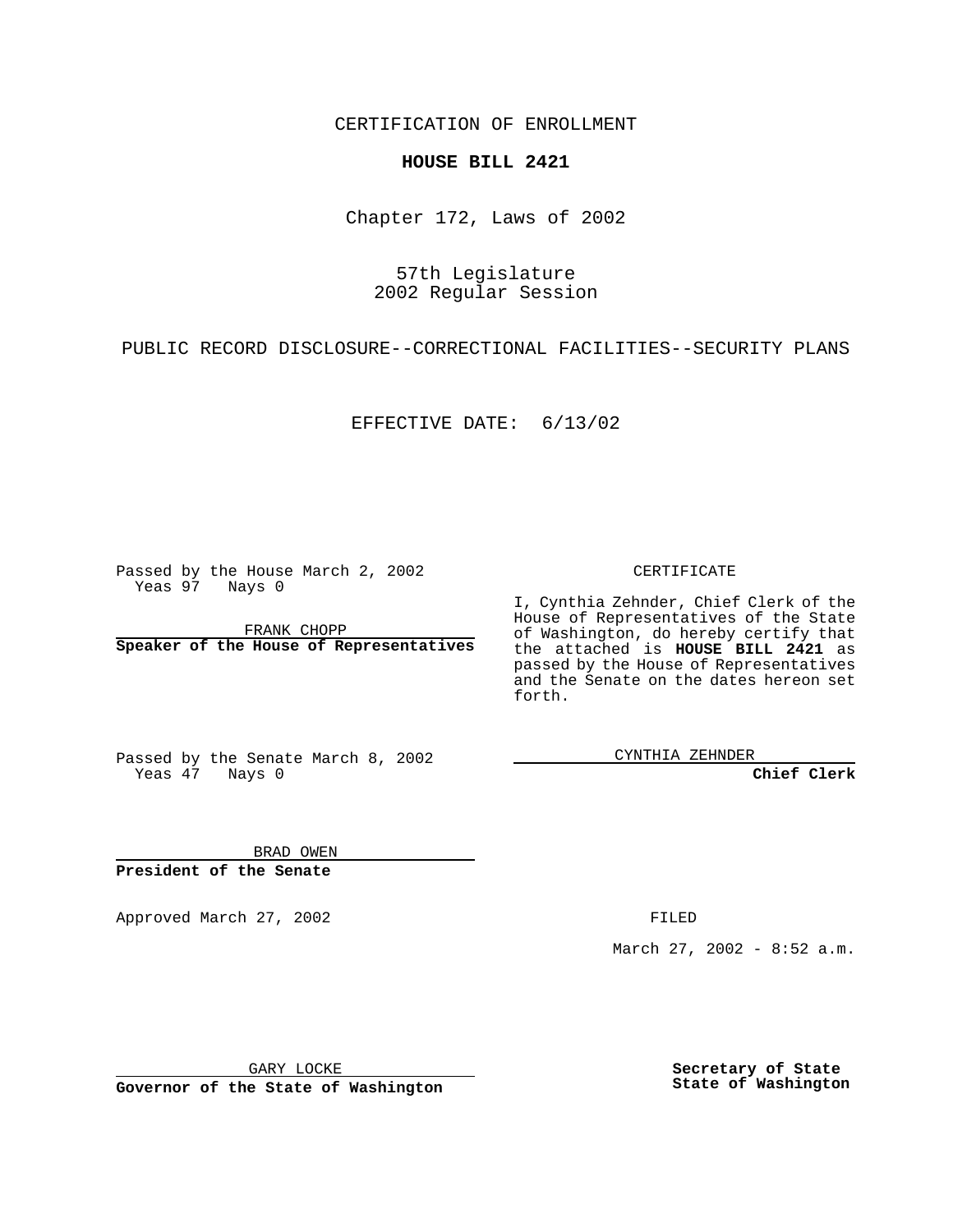## **HOUSE BILL 2421** \_\_\_\_\_\_\_\_\_\_\_\_\_\_\_\_\_\_\_\_\_\_\_\_\_\_\_\_\_\_\_\_\_\_\_\_\_\_\_\_\_\_\_\_\_\_\_

\_\_\_\_\_\_\_\_\_\_\_\_\_\_\_\_\_\_\_\_\_\_\_\_\_\_\_\_\_\_\_\_\_\_\_\_\_\_\_\_\_\_\_\_\_\_\_

## AS AMENDED BY THE SENATE

Passed Legislature - 2002 Regular Session

## **State of Washington 57th Legislature 2002 Regular Session**

**By** Representatives Morell, O'Brien, Wood, Lovick, Armstrong, Boldt, Cox, Jackley, Kagi and Haigh

Read first time 01/16/2002. Referred to Committee on State Government.

 AN ACT Relating to public access to records concerning security assessments or plans at correctional facilities; and reenacting and amending RCW 42.17.310.

BE IT ENACTED BY THE LEGISLATURE OF THE STATE OF WASHINGTON:

 **Sec. 1.** RCW 42.17.310 and 2001 c 278 s 1, 2001 c 98 s 2, and 2001 c 70 s 1 are each reenacted and amended to read as follows:

 (1) The following are exempt from public inspection and copying: (a) Personal information in any files maintained for students in

 public schools, patients or clients of public institutions or public health agencies, or welfare recipients.

 (b) Personal information in files maintained for employees, appointees, or elected officials of any public agency to the extent that disclosure would violate their right to privacy.

 (c) Information required of any taxpayer in connection with the assessment or collection of any tax if the disclosure of the information to other persons would (i) be prohibited to such persons by RCW 84.08.210, 82.32.330, 84.40.020, or 84.40.340 or (ii) violate the taxpayer's right to privacy or result in unfair competitive disadvantage to the taxpayer.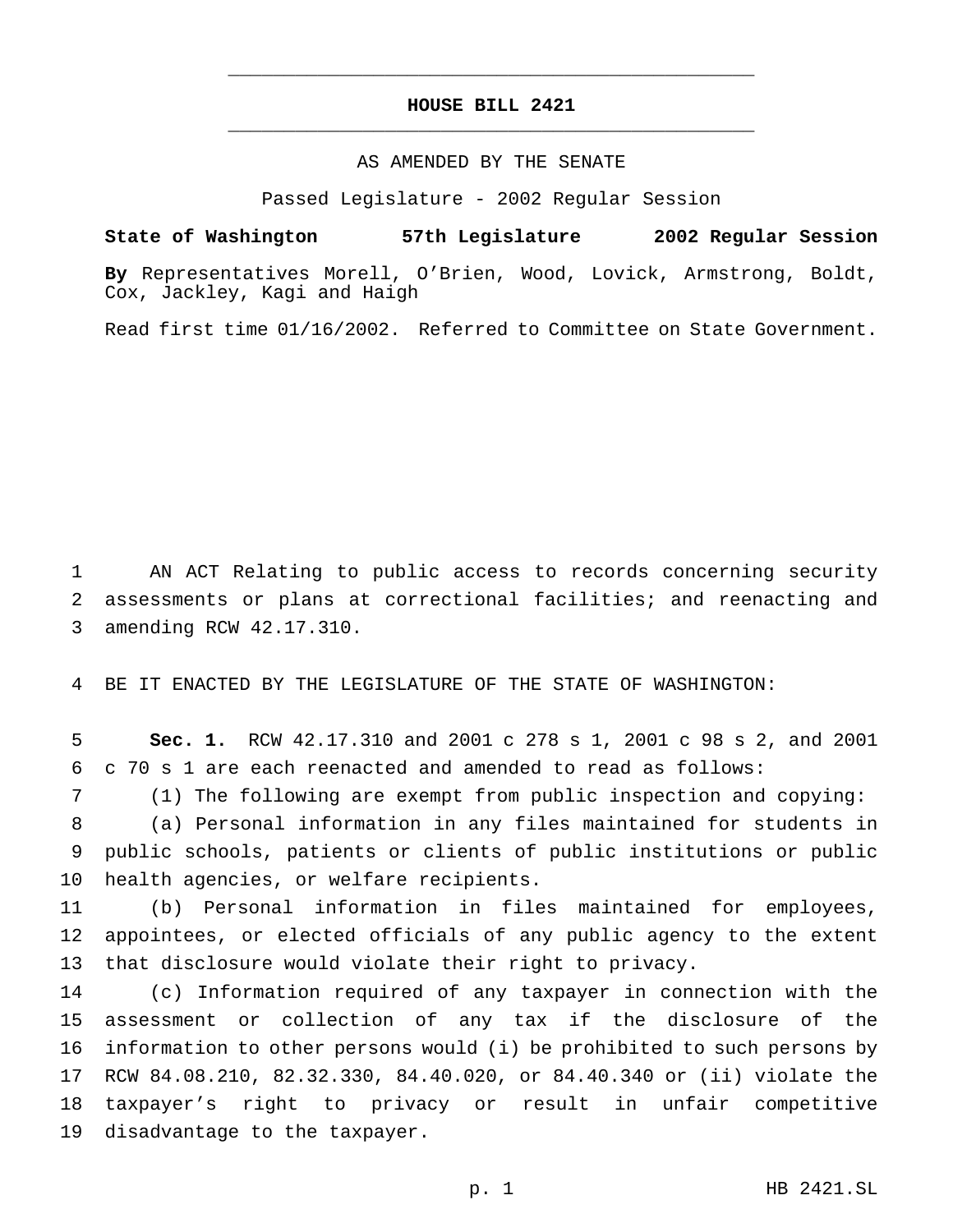(d) Specific intelligence information and specific investigative records compiled by investigative, law enforcement, and penology agencies, and state agencies vested with the responsibility to discipline members of any profession, the nondisclosure of which is essential to effective law enforcement or for the protection of any person's right to privacy.

 (e) Information revealing the identity of persons who are witnesses to or victims of crime or who file complaints with investigative, law enforcement, or penology agencies, other than the public disclosure commission, if disclosure would endanger any person's life, physical safety, or property. If at the time a complaint is filed the complainant, victim or witness indicates a desire for disclosure or nondisclosure, such desire shall govern. However, all complaints filed with the public disclosure commission about any elected official or candidate for public office must be made in writing and signed by the complainant under oath.

 (f) Test questions, scoring keys, and other examination data used to administer a license, employment, or academic examination.

 (g) Except as provided by chapter 8.26 RCW, the contents of real estate appraisals, made for or by any agency relative to the acquisition or sale of property, until the project or prospective sale is abandoned or until such time as all of the property has been acquired or the property to which the sale appraisal relates is sold, but in no event shall disclosure be denied for more than three years after the appraisal.

 (h) Valuable formulae, designs, drawings, computer source code or object code, and research data obtained by any agency within five years of the request for disclosure when disclosure would produce private gain and public loss.

 (i) Preliminary drafts, notes, recommendations, and intra-agency memorandums in which opinions are expressed or policies formulated or recommended except that a specific record shall not be exempt when publicly cited by an agency in connection with any agency action.

 (j) Records which are relevant to a controversy to which an agency is a party but which records would not be available to another party under the rules of pretrial discovery for causes pending in the superior courts.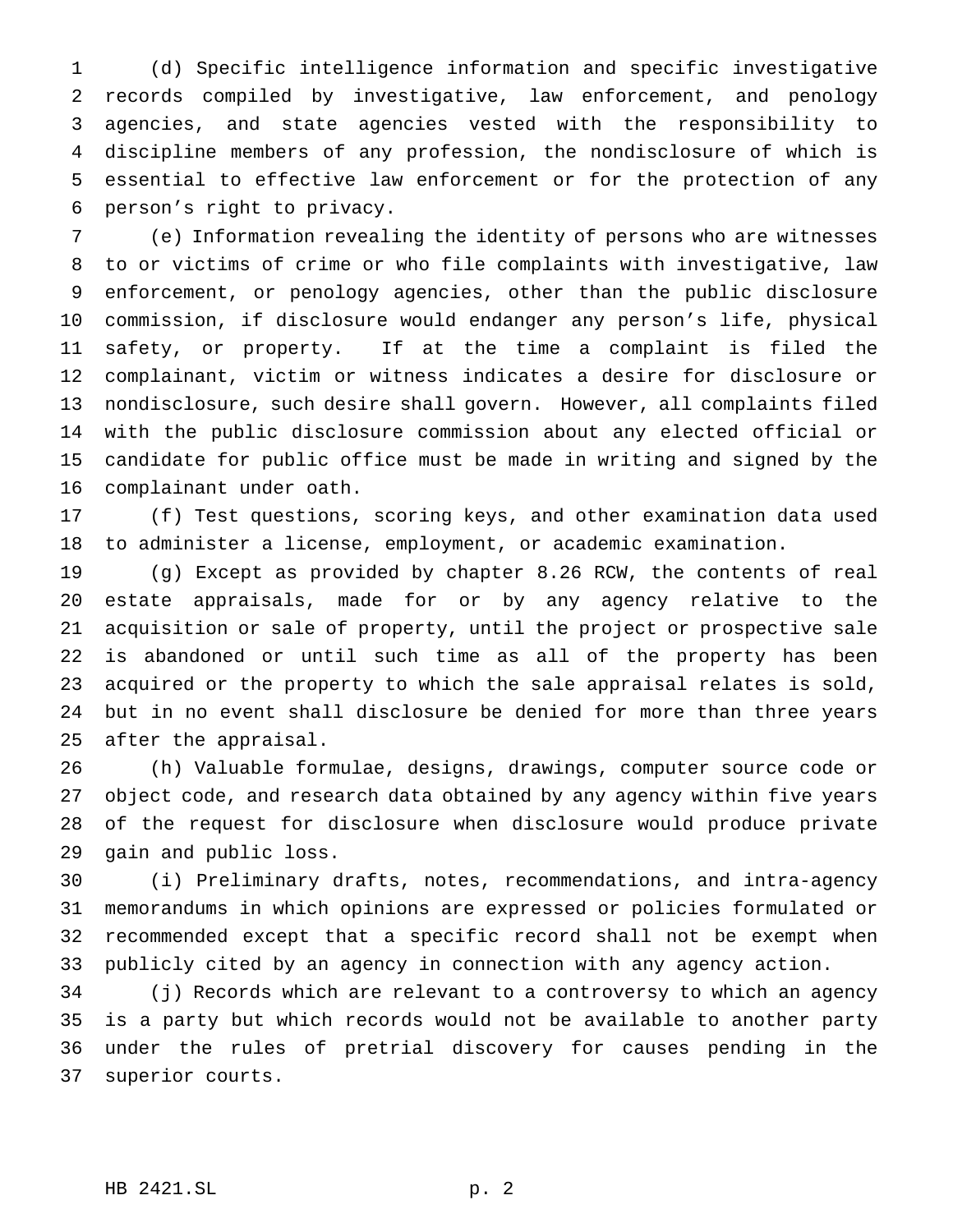(k) Records, maps, or other information identifying the location of archaeological sites in order to avoid the looting or depredation of such sites.

 (l) Any library record, the primary purpose of which is to maintain control of library materials, or to gain access to information, which discloses or could be used to disclose the identity of a library user.

 (m) Financial information supplied by or on behalf of a person, firm, or corporation for the purpose of qualifying to submit a bid or proposal for (i) a ferry system construction or repair contract as required by RCW 47.60.680 through 47.60.750 or (ii) highway construction or improvement as required by RCW 47.28.070.

 (n) Railroad company contracts filed prior to July 28, 1991, with the utilities and transportation commission under RCW 81.34.070, except that the summaries of the contracts are open to public inspection and copying as otherwise provided by this chapter.

 (o) Financial and commercial information and records supplied by private persons pertaining to export services provided pursuant to chapter 43.163 RCW and chapter 53.31 RCW, and by persons pertaining to export projects pursuant to RCW 43.23.035.

 (p) Financial disclosures filed by private vocational schools under chapters 28B.85 and 28C.10 RCW.

 (q) Records filed with the utilities and transportation commission or attorney general under RCW 80.04.095 that a court has determined are confidential under RCW 80.04.095.

 (r) Financial and commercial information and records supplied by businesses or individuals during application for loans or program services provided by chapters 43.163, 43.160, 43.330, and 43.168 RCW, or during application for economic development loans or program services provided by any local agency.

 (s) Membership lists or lists of members or owners of interests of units in timeshare projects, subdivisions, camping resorts, condominiums, land developments, or common-interest communities affiliated with such projects, regulated by the department of licensing, in the files or possession of the department.

 (t) All applications for public employment, including the names of applicants, resumes, and other related materials submitted with respect to an applicant.

 (u) The residential addresses or residential telephone numbers of employees or volunteers of a public agency which are held by any public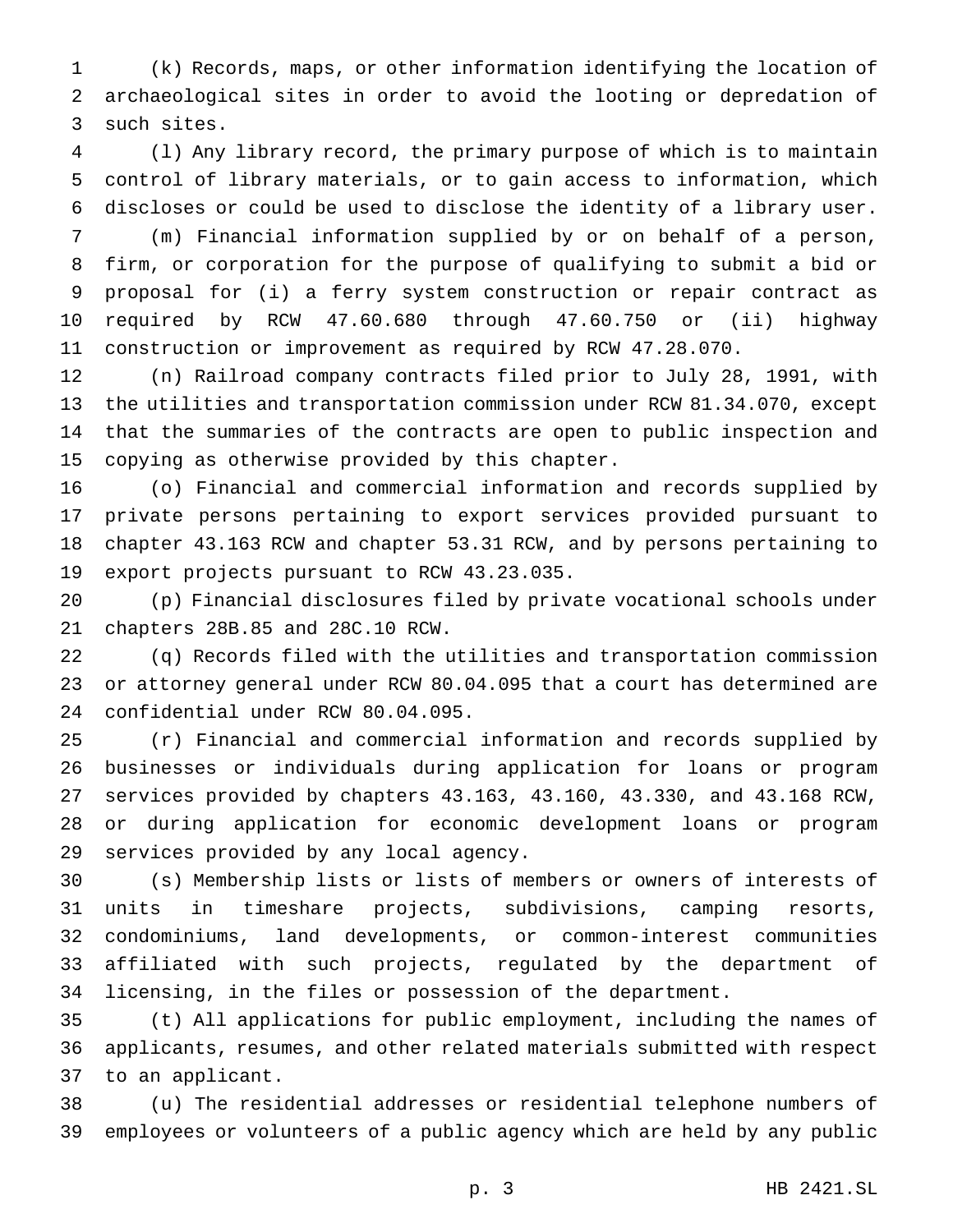agency in personnel records, public employment related records, or volunteer rosters, or are included in any mailing list of employees or volunteers of any public agency.

 (v) The residential addresses and residential telephone numbers of the customers of a public utility contained in the records or lists held by the public utility of which they are customers, except that this information may be released to the division of child support or the agency or firm providing child support enforcement for another state under Title IV-D of the federal social security act, for the establishment, enforcement, or modification of a support order.

 (w)(i) The federal social security number of individuals governed under chapter 18.130 RCW maintained in the files of the department of health, except this exemption does not apply to requests made directly to the department from federal, state, and local agencies of government, and national and state licensing, credentialing, investigatory, disciplinary, and examination organizations; (ii) the current residential address and current residential telephone number of a health care provider governed under chapter 18.130 RCW maintained in the files of the department, if the provider requests that this information be withheld from public inspection and copying, and provides to the department an accurate alternate or business address and business telephone number. On or after January 1, 1995, the current residential address and residential telephone number of a health care provider governed under RCW 18.130.040 maintained in the files of the department shall automatically be withheld from public inspection and copying unless the provider specifically requests the information be released, and except as provided for under RCW 42.17.260(9).

 (x) Information obtained by the board of pharmacy as provided in RCW 69.45.090.

 (y) Information obtained by the board of pharmacy or the department of health and its representatives as provided in RCW 69.41.044, 69.41.280, and 18.64.420.

 (z) Financial information, business plans, examination reports, and any information produced or obtained in evaluating or examining a business and industrial development corporation organized or seeking certification under chapter 31.24 RCW.

 (aa) Financial and commercial information supplied to the state investment board by any person when the information relates to the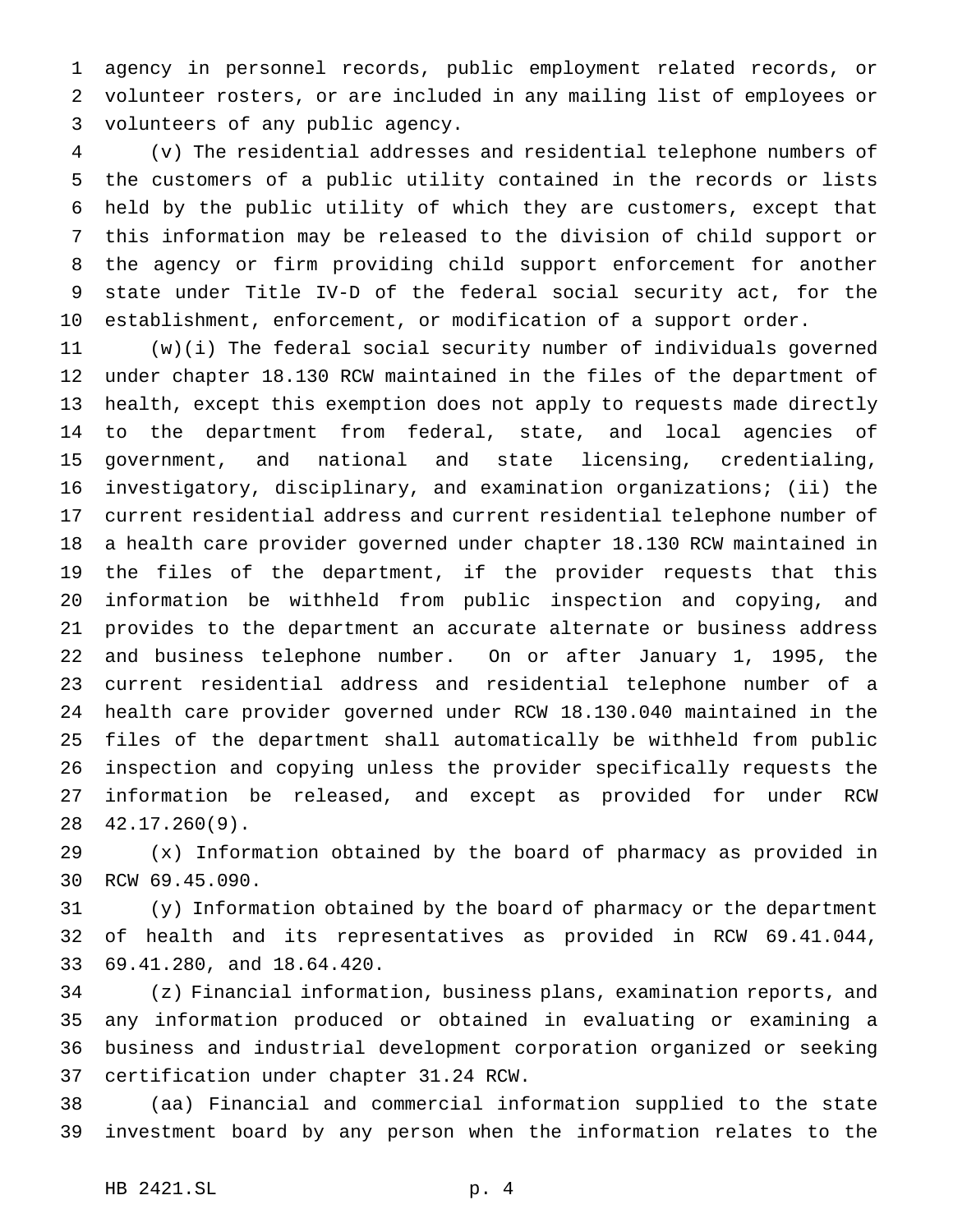investment of public trust or retirement funds and when disclosure would result in loss to such funds or in private loss to the providers of this information.

 (bb) Financial and valuable trade information under RCW 51.36.120. (cc) Client records maintained by an agency that is a domestic violence program as defined in RCW 70.123.020 or 70.123.075 or a rape crisis center as defined in RCW 70.125.030.

 (dd) Information that identifies a person who, while an agency employee: (i) Seeks advice, under an informal process established by the employing agency, in order to ascertain his or her rights in connection with a possible unfair practice under chapter 49.60 RCW against the person; and (ii) requests his or her identity or any identifying information not be disclosed.

 (ee) Investigative records compiled by an employing agency conducting a current investigation of a possible unfair practice under chapter 49.60 RCW or of a possible violation of other federal, state, or local laws prohibiting discrimination in employment.

 (ff) Business related information protected from public inspection and copying under RCW 15.86.110.

 (gg) Financial, commercial, operations, and technical and research information and data submitted to or obtained by the clean Washington center in applications for, or delivery of, program services under chapter 70.95H RCW.

 (hh) Information and documents created specifically for, and collected and maintained by a quality improvement committee pursuant to RCW 43.70.510 or 70.41.200, or by a peer review committee under RCW 4.24.250, regardless of which agency is in possession of the information and documents.

 (ii) Personal information in files maintained in a data base created under RCW 43.07.360.

 (jj) Financial and commercial information requested by the public stadium authority from any person or organization that leases or uses the stadium and exhibition center as defined in RCW 36.102.010.

 (kk) Names of individuals residing in emergency or transitional housing that are furnished to the department of revenue or a county assessor in order to substantiate a claim for property tax exemption under RCW 84.36.043.

 (ll) The names, residential addresses, residential telephone numbers, and other individually identifiable records held by an agency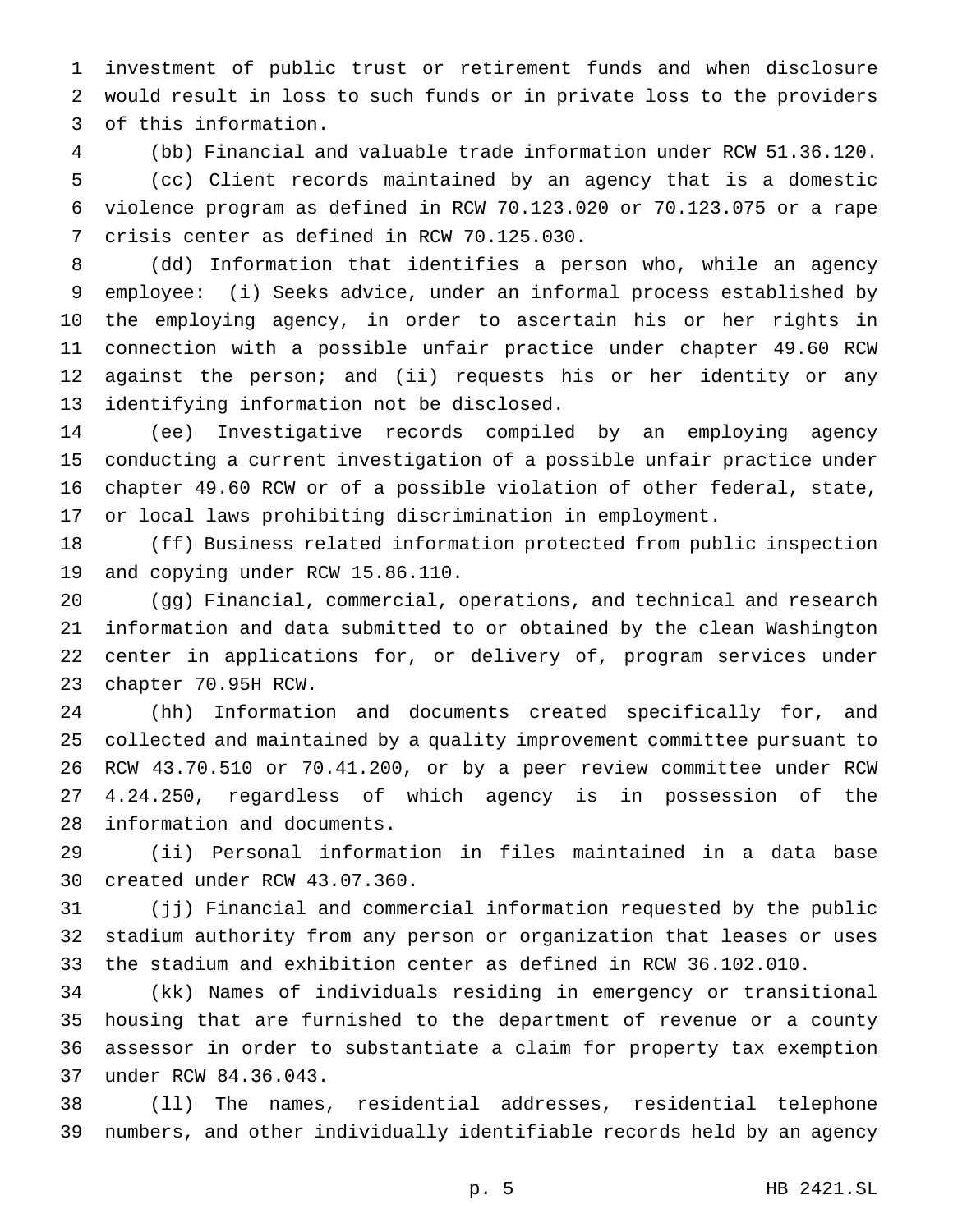in relation to a vanpool, carpool, or other ride-sharing program or service. However, these records may be disclosed to other persons who apply for ride-matching services and who need that information in order to identify potential riders or drivers with whom to share rides.

 (mm) The personally identifying information of current or former participants or applicants in a paratransit or other transit service operated for the benefit of persons with disabilities or elderly persons.

 (nn) The personally identifying information of persons who acquire and use transit passes and other fare payment media including, but not limited to, stored value smart cards and magnetic strip cards, except that an agency may disclose this information to a person, employer, educational institution, or other entity that is responsible, in whole or in part, for payment of the cost of acquiring or using a transit pass or other fare payment media, or to the news media when reporting on public transportation or public safety. This information may also be disclosed at the agency's discretion to governmental agencies or groups concerned with public transportation or public safety.

 (oo) Proprietary financial and commercial information that the submitting entity, with review by the department of health, specifically identifies at the time it is submitted and that is provided to or obtained by the department of health in connection with an application for, or the supervision of, an antitrust exemption sought by the submitting entity under RCW 43.72.310. If a request for such information is received, the submitting entity must be notified of the request. Within ten business days of receipt of the notice, the submitting entity shall provide a written statement of the continuing need for confidentiality, which shall be provided to the requester. Upon receipt of such notice, the department of health shall continue to treat information designated under this section as exempt from disclosure. If the requester initiates an action to compel disclosure under this chapter, the submitting entity must be joined as a party to demonstrate the continuing need for confidentiality.

 (pp) Records maintained by the board of industrial insurance appeals that are related to appeals of crime victims' compensation claims filed with the board under RCW 7.68.110.

 (qq) Financial and commercial information supplied by or on behalf of a person, firm, corporation, or entity under chapter 28B.95 RCW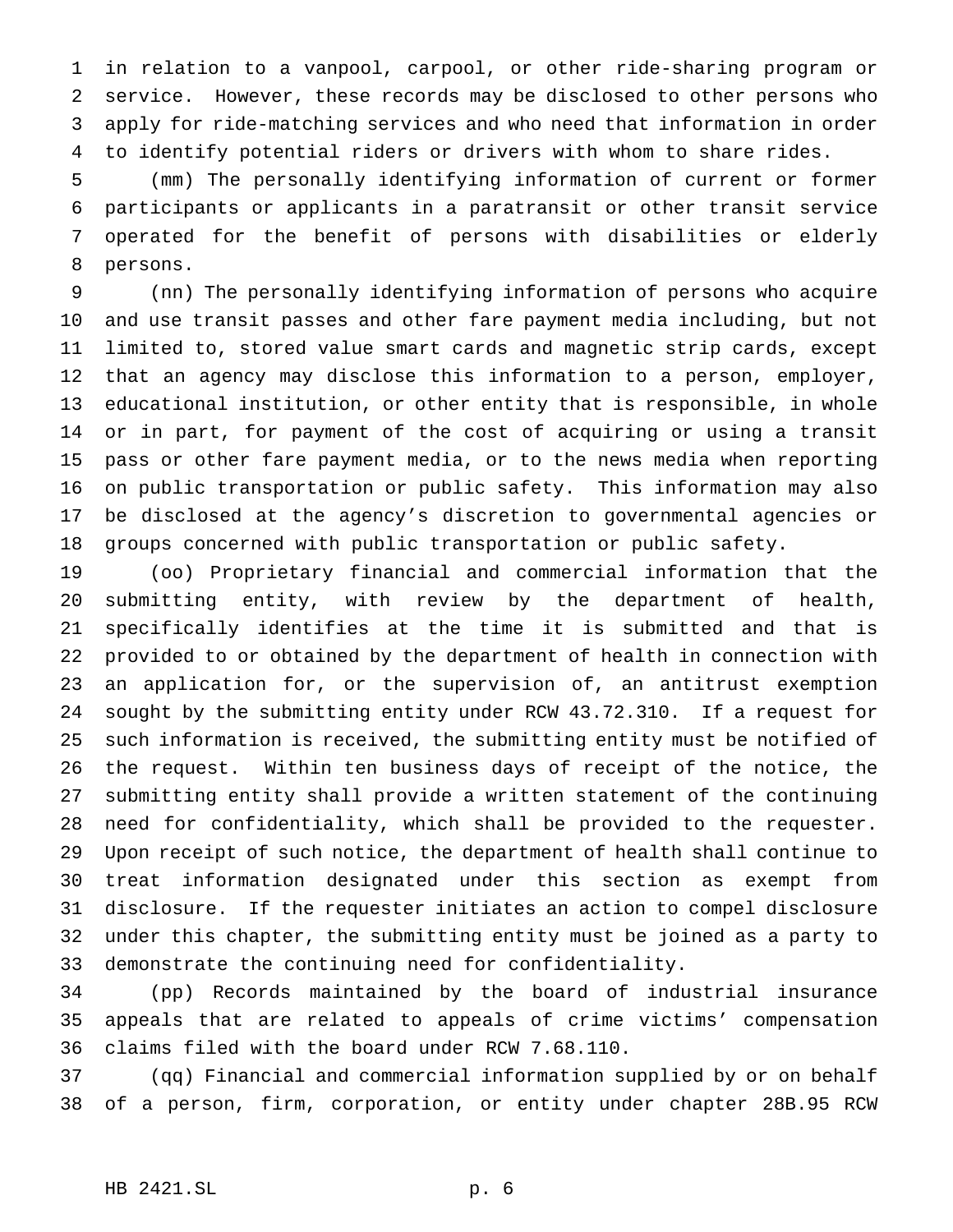relating to the purchase or sale of tuition units and contracts for the purchase of multiple tuition units.

 (rr) Any records of investigative reports prepared by any state, county, municipal, or other law enforcement agency pertaining to sex offenses contained in chapter 9A.44 RCW or sexually violent offenses as defined in RCW 71.09.020, which have been transferred to the Washington association of sheriffs and police chiefs for permanent electronic retention and retrieval pursuant to RCW 40.14.070(2)(b).

 (ss) Credit card numbers, debit card numbers, electronic check numbers, card expiration dates, or bank or other financial account numbers supplied to an agency for the purpose of electronic transfer of funds, except when disclosure is expressly required by law.

 (tt) Financial information, including but not limited to account numbers and values, and other identification numbers supplied by or on behalf of a person, firm, corporation, limited liability company, partnership, or other entity related to an application for a liquor license, gambling license, or lottery retail license.

 (uu) Records maintained by the employment security department and subject to chapter 50.13 RCW if provided to another individual or organization for operational, research, or evaluation purposes.

 (vv) Individually identifiable information received by the work force training and education coordinating board for research or evaluation purposes.

 (ww) Those portions of records containing specific and unique vulnerability assessments or specific and unique response plans, either of which is intended to prevent or mitigate criminal terrorist acts as defined in RCW 70.74.285, the public disclosure of which would have a substantial likelihood of threatening public safety.

 (xx) Commercial fishing catch data from logbooks required to be provided to the department of fish and wildlife under RCW 77.12.047, when the data identifies specific catch location, timing, or methodology and the release of which would result in unfair competitive disadvantage to the commercial fisher providing the catch data. However, this information may be released to government agencies concerned with the management of fish and wildlife resources.

 (yy) Sensitive wildlife data obtained by the department of fish and wildlife. However, sensitive wildlife data may be released to government agencies concerned with the management of fish and wildlife resources. Sensitive wildlife data includes: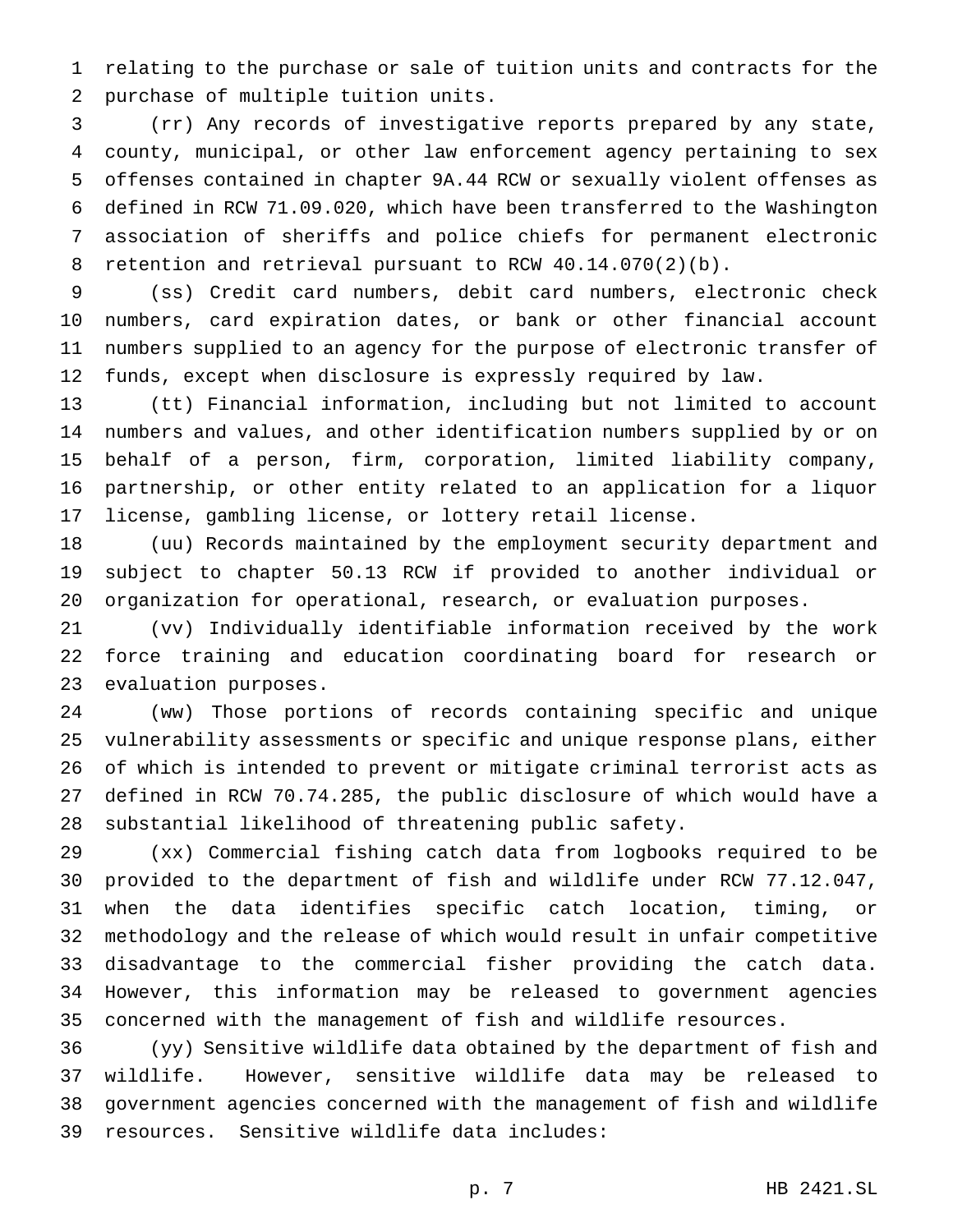(i) The nesting sites or specific locations of endangered species designated under RCW 77.12.020, or threatened or sensitive species classified by rule of the department of fish and wildlife;

 (ii) Radio frequencies used in, or locational data generated by, telemetry studies; or

 (iii) Other location data that could compromise the viability of a specific fish or wildlife population, and where at least one of the following criteria are met:

(A) The species has a known commercial or black market value;

(B) There is a history of malicious take of that species; or

 (C) There is a known demand to visit, take, or disturb, and the species behavior or ecology renders it especially vulnerable or the species has an extremely limited distribution and concentration.

 (zz) The personally identifying information of persons who acquire recreational licenses under RCW 77.32.010 or commercial licenses under chapter 77.65 or 77.70 RCW, except name, address of contact used by the department, and type of license, endorsement, or tag. However, the department of fish and wildlife may disclose personally identifying information to:

 (i) Government agencies concerned with the management of fish and wildlife resources;

 (ii) The department of social and health services, child support division, and to the department of licensing in order to implement RCW 77.32.014 and 46.20.291; and

 (iii) Law enforcement agencies for the purpose of firearm possession enforcement under RCW 9.41.040.

 (aaa) Those portions of records containing specific and unique vulnerability assessments or specific and unique emergency and escape 29 response plans at a city, county, or state adult or juvenile correctional facility, the public disclosure of which would have a substantial likelihood of threatening the security of a city, county, 32 or state adult or juvenile correctional facility or any individual's 33 safety.

 (2) Except for information described in subsection (1)(c)(i) of this section and confidential income data exempted from public inspection pursuant to RCW 84.40.020, the exemptions of this section are inapplicable to the extent that information, the disclosure of which would violate personal privacy or vital governmental interests, can be deleted from the specific records sought. No exemption may be